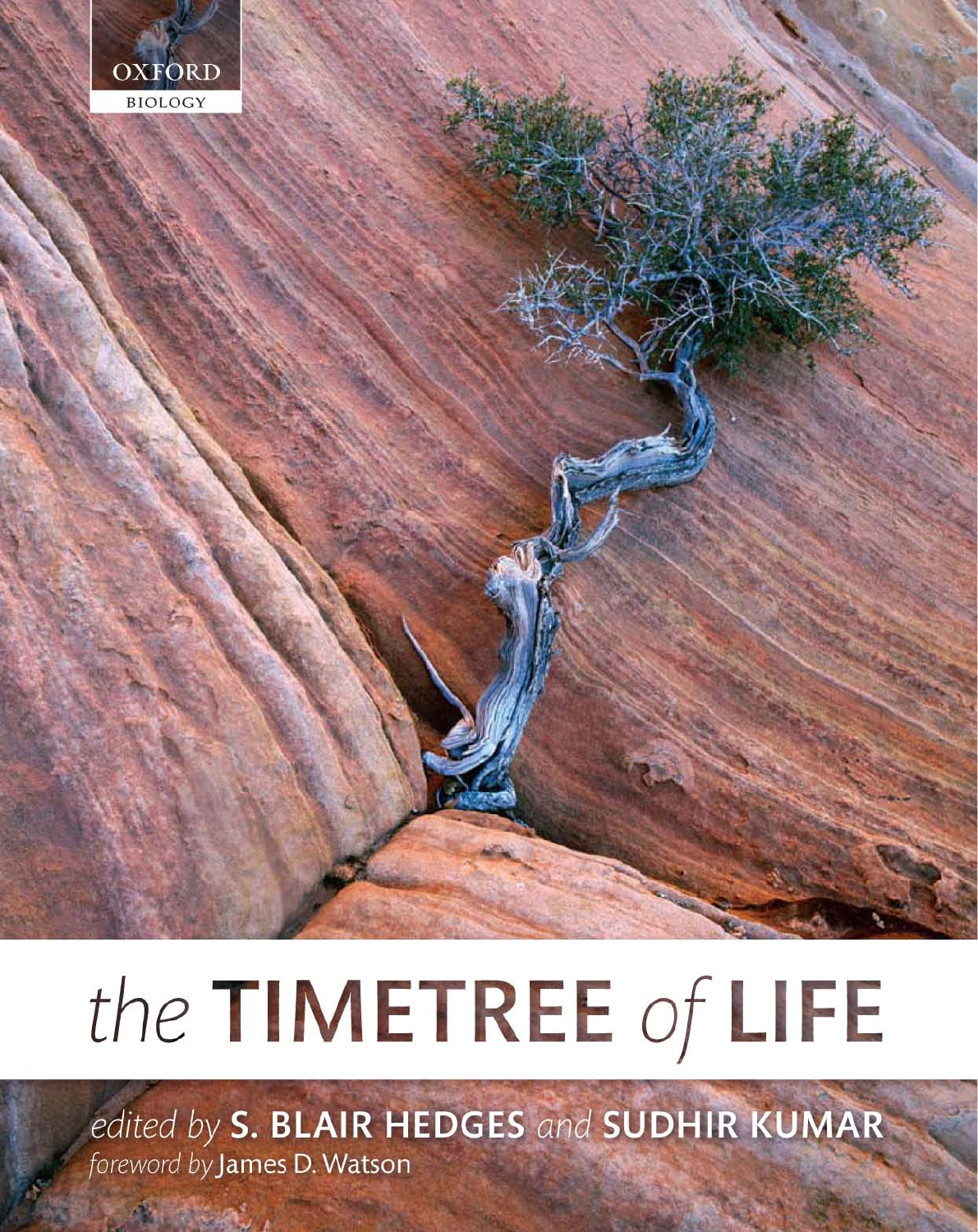# Stalked and acorn barnacles (Thoracica)

## *Marcos Pérez-Losada*a,b*, Jens T. Høeg*<sup>c</sup> *, and Keith A. Crandall*b,d,*\**

a CIBIO, Centro de Investigação em Biodiversidade e Recursos Genéticos, Universidade do Porto, Campus Agrário de Vairão, 4485-661 Vairão, Portugal; <sup>b</sup>Department of Biology, Brigham Young University, Provo, UT, 84602-5181, USA; Comparative Zoology and Department of Biology, Institute of Biology, University of Copenhagen, Universitetsparken 15, DK-2100, Copenhagen, Denmark; <sup>d</sup>Monte L. Bean Life Sciences Museum, Brigham Young University, Provo, UT 84602, USA.

\*To whom correspondence should be addressed (keith\_crandall@ byu.edu)

# Abstract

The Superorder Thoracica is the most diverse group of barnacles, Class Maxillopoda, and contains over 1000 species in nearly 30 families. Fossil Thoracica are known from the late Carboniferous and early Permian (310–290 million years ago, Ma), while the earliest cirripeds are known from the Silurian (443–416 Ma). Molecular divergence times place the divergence of the orders of Thoracica in the early Carboniferous (340 Ma). The suborders of the polyphyletic Order Pedunculata further diversified between the early Permian (287 Ma) and the early Jurassic (198 Ma). The Order Sessilia, excluding the Brachylepadomorpha, appeared in the late Jurassic (147 Ma).

Barnacles are a member of a non-monophyletic assemblage of crustaceans including (sometimes) ostracods, copepods, barnacles, and other assorted crustaceans. Within the Class Maxillopoda, the most recent classification places the barnacles into the Subclass Thecostraca (1). Within the Thecostraca, they are further subdivided into three Infraclasses, namely the Facetotecta (with a single family), the Ascothoracida (with six families), and the Cirripedia (containing the bulk of the barnacle diversity). Within the Cirripedia (e.g., Fig. 1), there are three superorders, the boring Acrothoracica, the parasitic Rhizocephala, and the stalked and sessile Thoracica. It is the Thoracica (the stalked and acorn barnacles) that we concentrate on in this chapter with representatives from the Rhizocephala as outgroups. The Thoracica contains two orders: the stalked Pedunculata (14 families) and the sessile Sessilia (15 families). Note that this current classification is in the midst of some flux as new phylogenetic studies come to light that bare directly on the classification of barnacles (*2, 3*).

The Thoracica, ordinary or true barnacles, is the most diverse group of barnacles with over 1000 species found in virtually all marine and estuarine environments from intertidal pools to abyssal vents. They deviate from all other Crustacea in being permanently and irreversibly attached suspension feeders that have abandoned the normal arthropod growth pattern by being armed externally with mineralized plates that are never shed in molts but increase incrementally in size (*4*). Barnacles were in many respects the first model organism in evolutionary biology as reflected in Darwin's work (5–8). Their very specialized morphologies, diverse habitats,



Fig. 1 A goose barnacle (*Lepas anatifera*) from Taiwan showing the cirri or feeding legs that define the infraclass Cirripedia. Credit: J. T. Høeg, B. B. Chan, and C.-H. Hsu.

M. Pérez-Losada, J. T. Høeg, and K. A. Crandall. Stalked and acorn barnacles (Thoracica). Pp. 298-301 in The Timetree of Life, S. B. Hedges and S. Kumar, Eds. (Oxford University Press, 2009).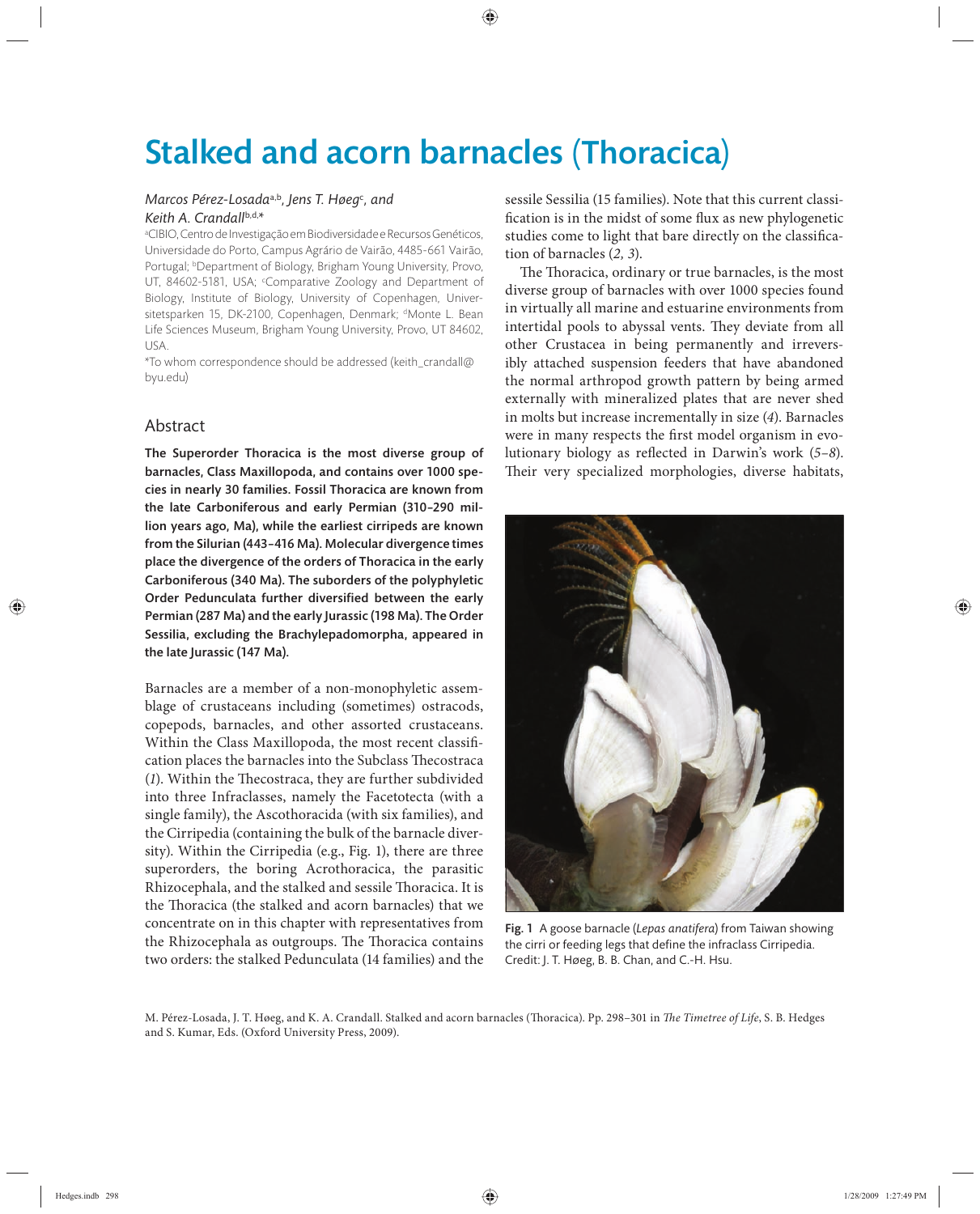

Fig. 2 A timetree of stalked and acorn barnacles (Thoracica). The divergence times are shown in Table 1. *Abbreviations*: C (Carboniferous), CZ (Cenozoic), Ng (Neogene), P (Permian), and Pg (Paleogene). Heteralepadidae-1 (Heteralepadomorpha), Heteralepadidae-2 (*Paralepas palinuri, Paralepas dannevigi*), Balanoidea-1 (*Austrominius modestus, Elminius kingie*), Balanoidea-2 (*Austromegabalanus psittacus, Balanus balanus, Balanus crenatus, Balanus glandula, Balanus perforates, Megabalanus californicus, Megabalanus tintinnabulum, Megabalanus spinosus, Menesiniella aquila, Semibalanus balanoides, Semibalanus cariosus*).

and reproductive systems made them excellent for testing and honing his ideas on biological evolution (*9, 10*). Barnacles have retained the attention of biologists ever since. They are important members of many marine habitats, such as the rocky intertidal zone, and their sessile mode of life makes them the primary fouling objects on man-made structures in the sea (*11*).

However, there is still a pervasive lack of phylogenetic information for a group that has been the focus of intense study for almost two centuries (*12*). A robust phylogeny is therefore pivotal in understanding how barnacles have evolved and diversified from a more conventional ancestor and also how experimental studies on single species, such as in antifouling research, can be extended to larger groups. Many hypotheses concerning barnacle evolution have been proposed (*4*, *13–21*), but Glenner *et al.* (*22*) were the first to apply cladistic approaches to determine their interrelationships. The morphology-based analysis of Glenner *et al.* (*22*) and the subsequent molecular studies (2, 3, 23–25) differed in their conclusions from each other and from existing taxonomies (*1, 4, 14, 26*). Pérez-Losada *et al.* used a more extensive taxon sampling and both molecular and morphological data sets for a thorough reassessment of evolutionary relationships (*2*).

Timing the radiation of the main barnacle groups based on their extinct relatives has always provoked great interest. Fossils and evolutionary hypotheses have been combined previously (*22, 26, 27, 28*), but only two studies (*2, 3*) have integrated both within a statistical framework. In this study, phylogenetic procedures of time estimation and three fossil calibration points were used to date the radiation of the main thoracican clades using 18S ribosomal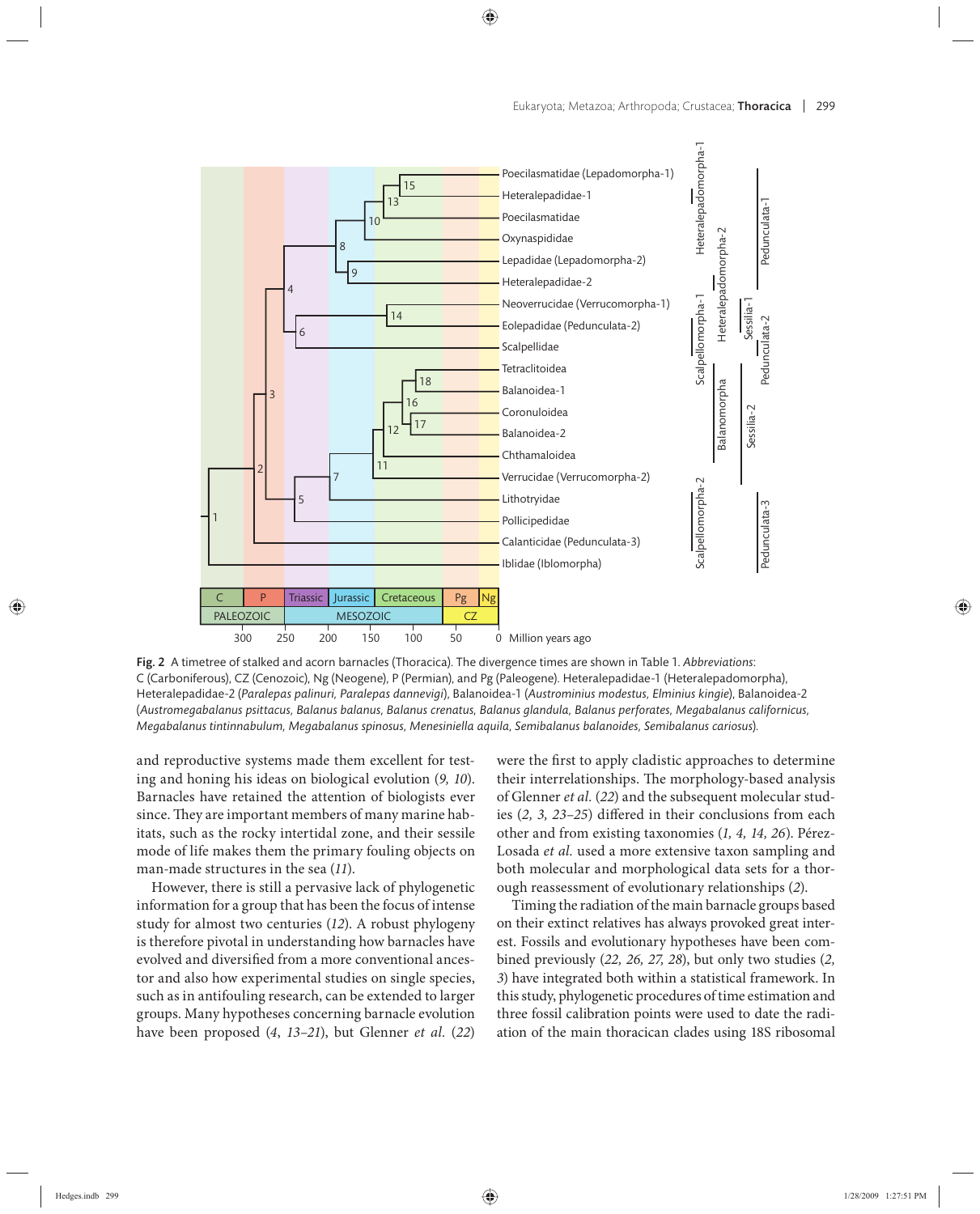|                | <b>Timetree</b> |            |
|----------------|-----------------|------------|
| Node           | <b>Time</b>     | CI         |
| 1              | 340.0           | 415-310    |
| $\overline{2}$ | 287.0           | 351-241    |
| 3              | 273.0           | 333-228    |
| $\overline{4}$ | 252.0           | 310-207    |
| 5              | 239.0           | 295-195    |
| 6              | 238.0           | 294-194    |
| $\overline{7}$ | 198.0           | 242-162    |
| 8              | 187.0           | 247-139    |
| 9              | 177.0           | 236-130    |
| 10             | 157.0           | 215-109    |
| 11             | 147.0           | 153-130    |
| 12             | 135.0           | 150-114    |
| 13             | 135.0           | $190 - 91$ |
| 14             | 131.0           | 196-73     |
| 15             | 116.0           | $170 - 73$ |
| 16             | 113.0           | $137 - 89$ |
| 17             | 103.0           | 128-78     |
| 18             | 97.0            | $122 - 73$ |

Table 1. Divergence times (Ma) and their credibility/ confidence intervals (CI) among stalked and acorn barnacles (Thoracica), based on ref. (*2*).

Note: Calibrations ranged from the Carboniferous (M. Pennsylvanian, 312–307 Ma) to the Neogene (M.-L. Miocene, 23–12 Ma).

DNA sequences. However, divergence time estimates based on a single gene can be biased (29, 32). The time estimate will be biased if the phylogeny used is incorrect (*33*). Unbiased and accurate divergence time estimates can be obtained by integrating multiple gene loci and multiple fossil calibration points into a robust phylogeny (*29,*  30, 32). Therefore, Thoracica divergence times generated using the Bayesian method of Thorne and Kishino (T-K) (*29*) from multiple gene regions and multiple calibration points (including maximum and/or minimum age constrains) are expected to be the most reliable (*2*).

In that study (2), 14 fossil calibrations points were used to anchor local molecular clocks (Table 1). Previous calibrations used in Pérez-Losada *et al.* (*3*) for the Heteralepadomorpha (*Priscansermarinus*, M. Cambrian) and the Scalpellomorpha (*Pabulum*, L. Carboniferous) were not used in this study, because their barnacle affinities have been questioned and because these groups were not monophyletic in our new phylogenetic analysis. *Pabulum* is now considered to be a bivalve mollusk (Martin Whyte, personal communication) and there is only feeble evidence for a cirriped origin of *Priscansermarinus* (*34, 35*). Given that most fossils are dated to an age range, the midpoint of each geologic range was chosen in the divergence time estimation.

A likelihood ratio test significantly  $(P < 0.001)$  rejected the null hypothesis that all genes, separately or combined, were evolving with equal rates across all lineages, requiring the use of methods that relax the molecular clock hypothesis to estimate divergence times. The thoracican T-K chronogram was estimated using the Bayesian phylogeny, three genes, and 14 fossil calibrations (Fig. 2). Multiple independent Bayesian runs produced identical mean time estimates for all the major clades, including 95% credibility intervials (CI) (Table 1). The 95% CI were large for most clades, because we used only one upper limit (*Pycnolepas rigida*). However, as previously shown (*32*), incorporating both lower and upper constraints during time estimation can reduce the standard deviation of the estimates. This analysis places the origin of the Thoracica suborders in the early Carboniferous (340 Ma). The suborders of the polyphyletic Pedunculata radiated between the early Permian (287 Ma) and the early Jurassic (198 Ma). The Sessilia (excluding the Brachylepadomorpha) appeared in the late Jurassic (147 Ma). These estimates have reasonable corroboration with the fossil record. For example, the presumptive iblomorph *Illilepas damrowi* (36) from the Carboniferous (359-299 Ma) (although significantly later than previous calibrations, 28) would agree reasonably well with our molecular estimates. Clearly, this timetree holds many implications for the evolution of barnacle morphology (*2*).

### Acknowledgments

This research was supported by U.S. National Science National Science Foundation (K. A. C. and M. P.-L.); the U.S.-Israel Binational, Scientific Fund (K. A. C.); and the Danish Natural Science Research Council and European Union Framework, COBICE and SYNTHESYS programs (J. T. H.).

#### References

- 1. J. W. Martin, G. E. Davis, *Nat. Hist. Mus. Los Angeles Co. Sci. Ser.* **39**, 1 (2001).
- 2. M. Pérez-Losada *et al.*, *Mol. Phylogenet. Evol.* **46**, 328 (2008).
- 3. M. Pérez-Losada, J. T. Høeg, K. A. Crandall, *Syst. Biol.* **53**, 244 (2004).